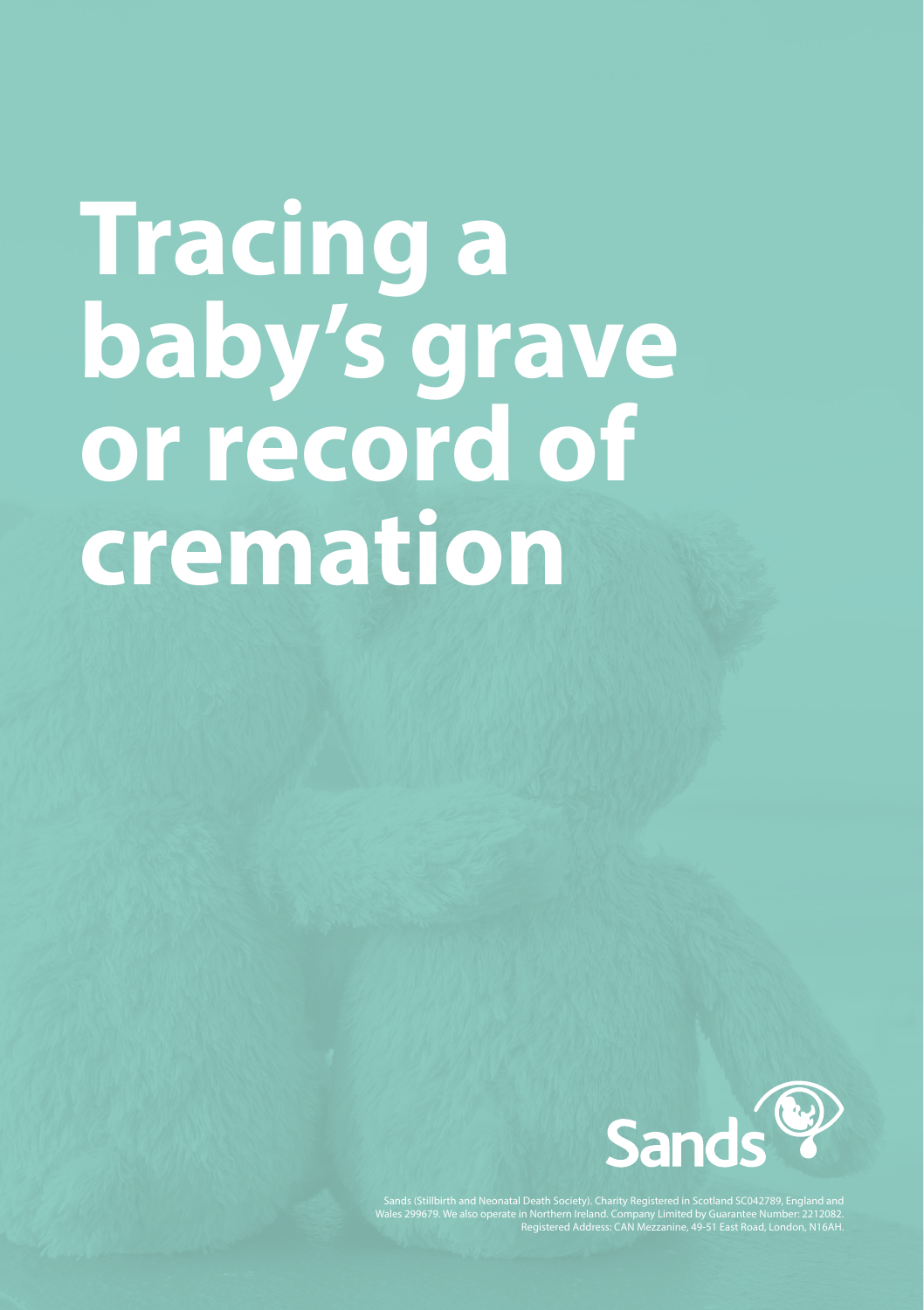# **Tracing a baby's grave or record of cremation**

At Sands, we know that parents never forget their babies. We are often contacted by bereaved parents whose baby died many years ago and who now want to find out what happened to their baby's body. We know that this can be very important not just to parents, but also to surviving brothers and sisters. However, tracing a baby's grave or a record of cremation may not be easy. It can take time and persistence and can be frustrating.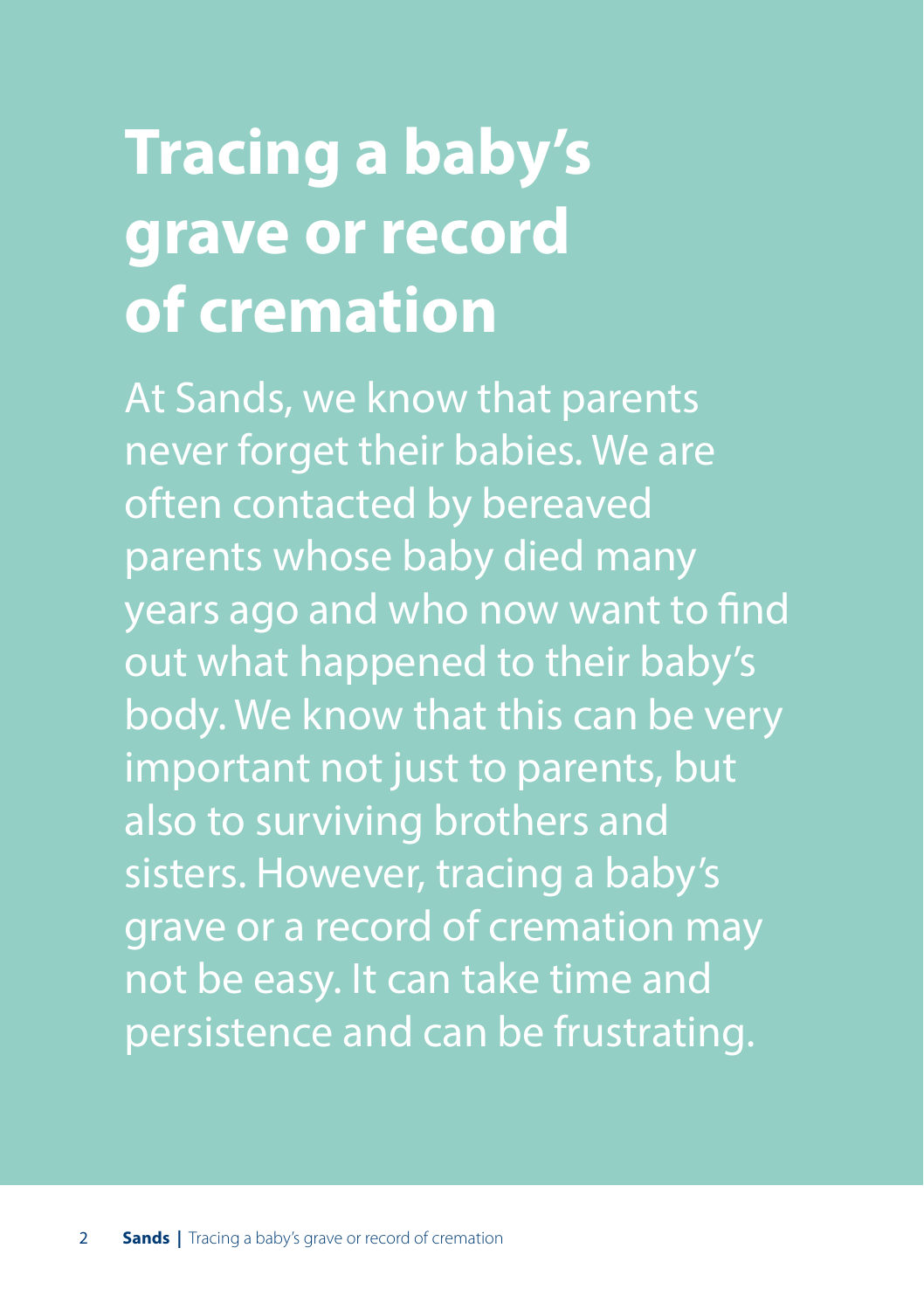### **'Late miscarriages'**

Cemeteries and crematoria have always been required to keep records of all stillborn babies and babies who die after birth. However, they have not been, and are still not, required by law to keep records of babies who were born dead before 24 weeks gestation (until 1992, 28 weeks gestation). In law, these babies are regarded as 'late miscarriages'. They cannot be registered as stillbirths and the law does not require them to be formally buried or cremated. In recent years there has been greater understanding of the significance of the death of a baby at any stage of pregnancy and so more 'late miscarriages' have been formally buried or cremated and proper records are more likely to have been kept. But sadly, if your baby was born before 1992 and before 28 completed weeks of pregnancy, there may not be a record of burial or cremation.

## **Stillbirths and babies who died after birth**

It was only in the mid-1980s that parents of stillborn babies and babies who died shortly after birth began to be consulted about funeral arrangements for their baby. Before then, parents were not usually involved and many were not told what happened to their baby's body. Some parents who have tried to trace the grave or cremation record of a baby who died some time ago have been successful. However it is not always easy:

- Hospitals do not keep records indefinitely and some records may not contain enough detail to be helpful.
- The hospital where the baby was stillborn or died may have closed, or the funeral director who was involved may no longer be in business. However, cemeteries and crematoria are legally obliged to keep permanent records.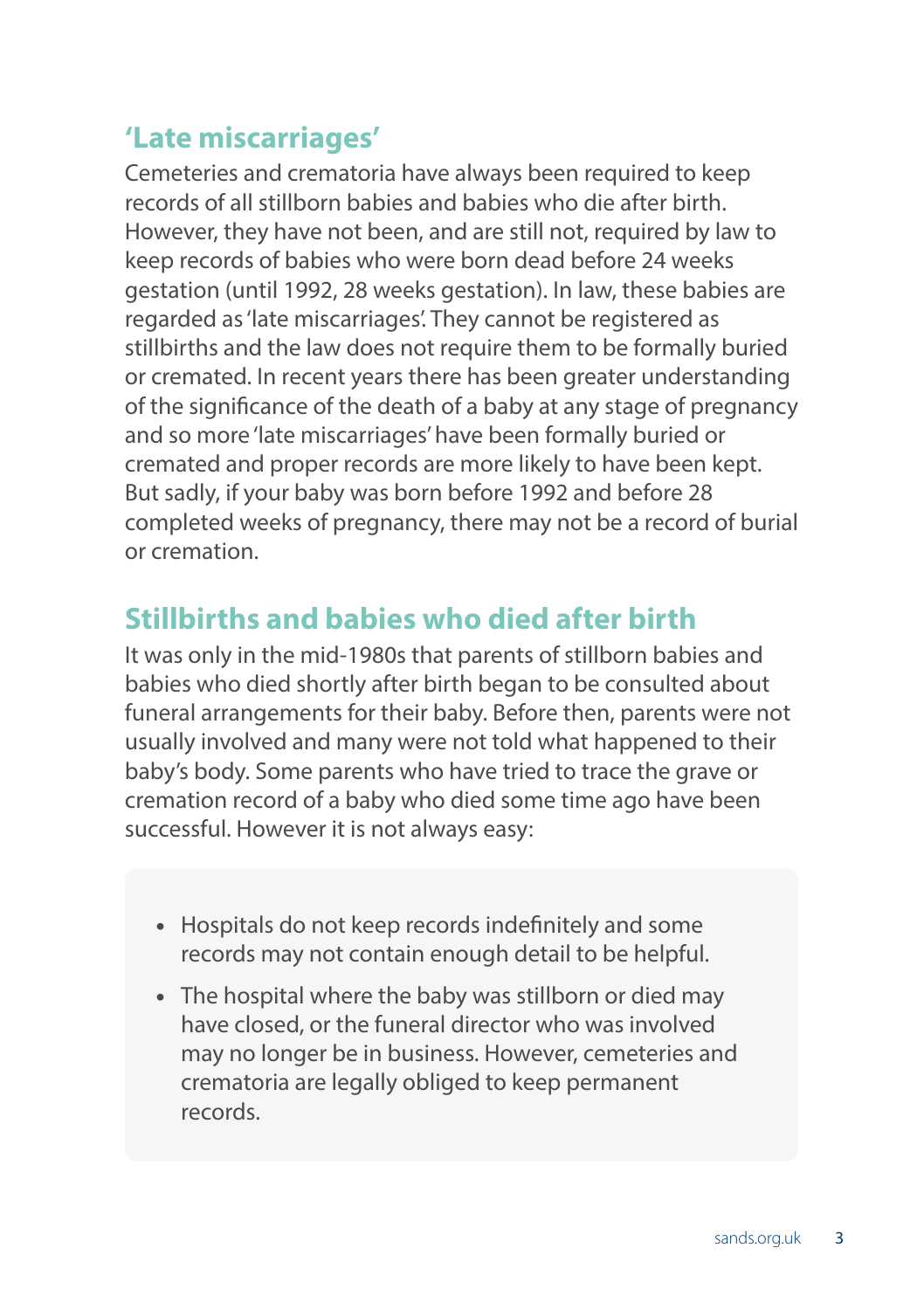# **The best place to start your search**

The first thing to do is to contact the General Office of the hospital where your baby was stillborn or died.

### *The hospital staff will need to know:*

**the full name and address of the mother at the time of the baby's birth**

**the date of the baby's birth**

**any other information that you may have, such as the stage the pregnancy had reached**

The staff should then be able to tell you if the baby was buried or cremated and/or the name of the funeral director who made the arrangements at that time. If the funeral director is still in business and still has records from that time, he or she should be able to tell you which cemetery or crematorium was used. You can then contact the cemetery or crematorium and ask the staff to carry out a search of their registers.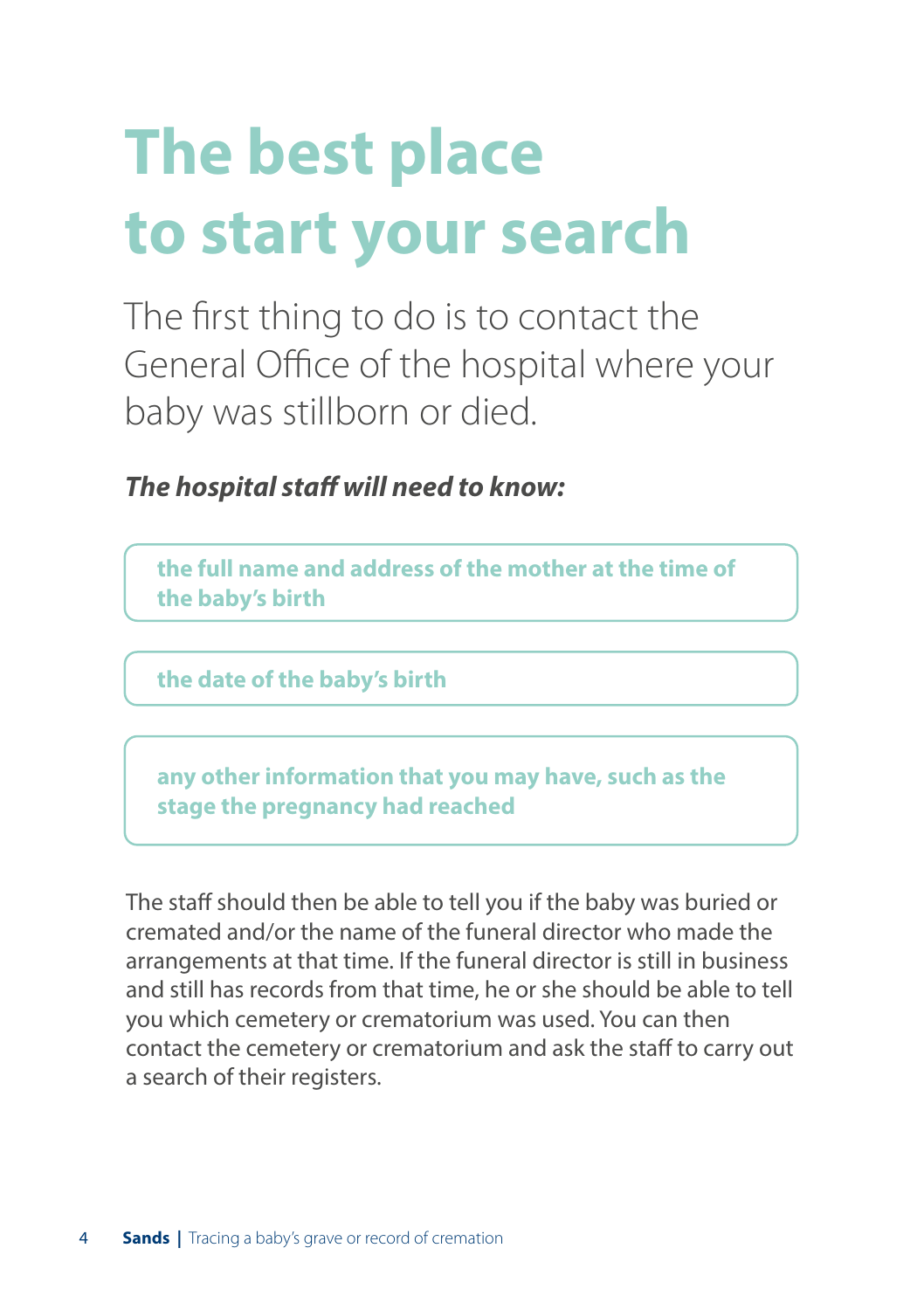If neither the hospital nor the funeral director has a record of which cemetery or crematorium was used, you will need to contact local cemeteries and crematoria yourself. Start with those nearest to the hospital where your baby was stillborn or died. If you cannot find any record of your baby at the nearest cemetery or crematorium, the staff may be able to suggest which other cemetery or crematorium you could ask. You may find the following website useful in finding cemeteries and crematoria in your area

#### **[www.iccm-uk.com](http://www.iccm-uk.com)**

Remember to keep a record of your search, including a list of the places you have contacted and the names of the people you spoke to. Members of the public are legally permitted to inspect burial registers, but you don't have an automatic right to inspect cremation registers. This is due to data protection legislation. However, the staff can search on your behalf if you provide the following information

#### **the baby's surname**

#### **the date of the death or stillbirth.**

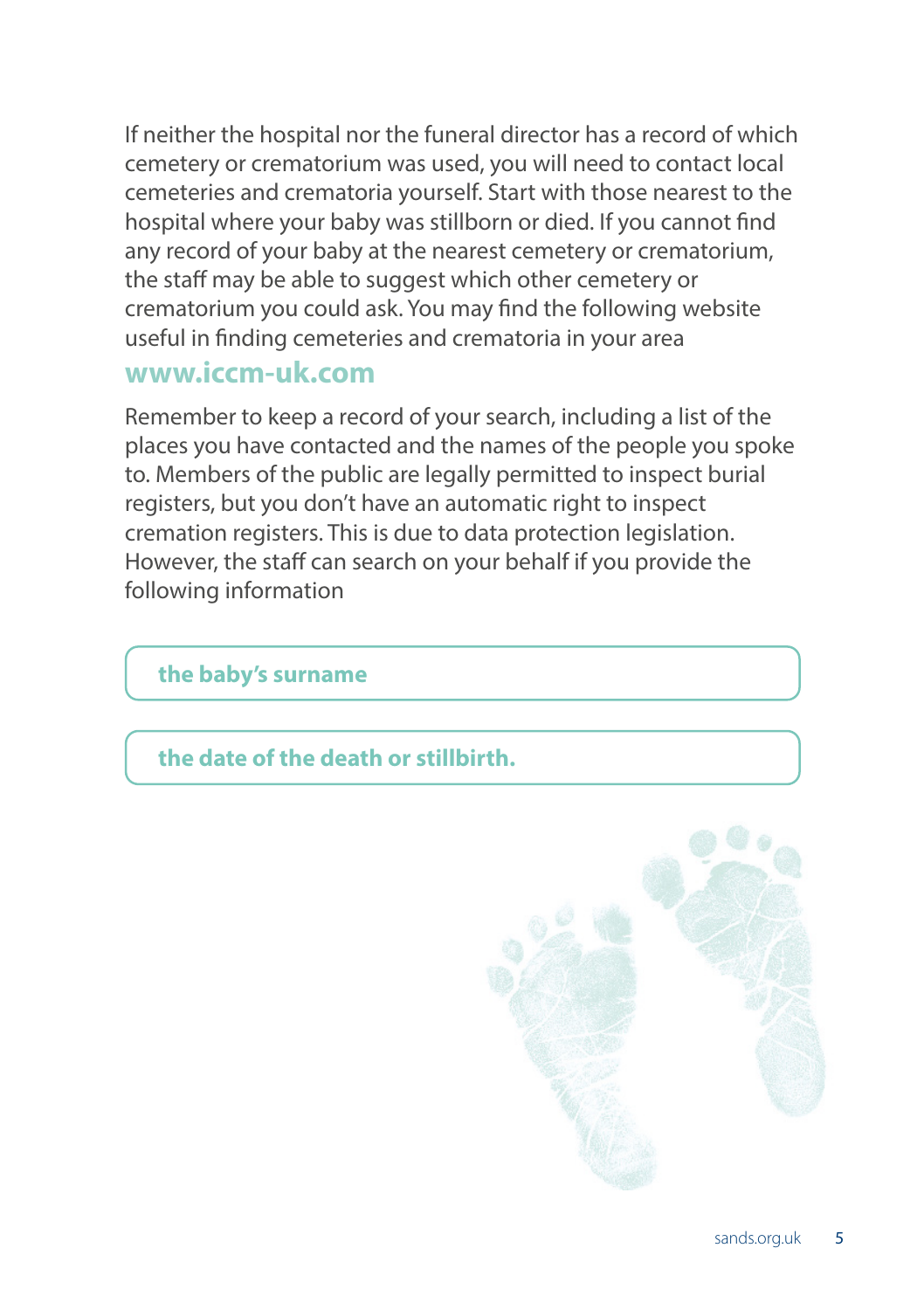## **Shared burial or cremation**

In many cases stillborn babies were buried in a shared grave with other babies. These graves are usually unmarked, though they do have a plot number and can be located on a cemetery plan. In other cases, babies were buried in shared graves with adults.

In many cases several babies were cremated together. This still happens when a hospital arranges funerals for very premature babies. The crematorium should have a record of where the ashes were scattered or buried.

If your search is successful, make an appointment to be shown the exact location of the grave, or the area where the ashes were scattered or buried. Most cemetery and crematoria staff will be very helpful and will give you as much information and help as they can. You may want to take a camera with you to take photographs. There are sometimes restrictions on what can be placed on a grave – especially if it is a shared grave – or a place where ashes from several babies were scattered or buried. The staff will tell you what is allowed.

# **You may also want to:**



#### *Visit a Sands Garden*

This might be especially important if you cannot find any information about your baby's burial or ashes. There are several of these around the UK. Phone our Helpline to find out if there is one near you and get the garden contact details.

You could also visit the Sands Garden at The National Memorial Arboretum in Staffordshire which is open every day except Christmas Day. The Sands Garden was established in 2000 and is dedicated to the memory of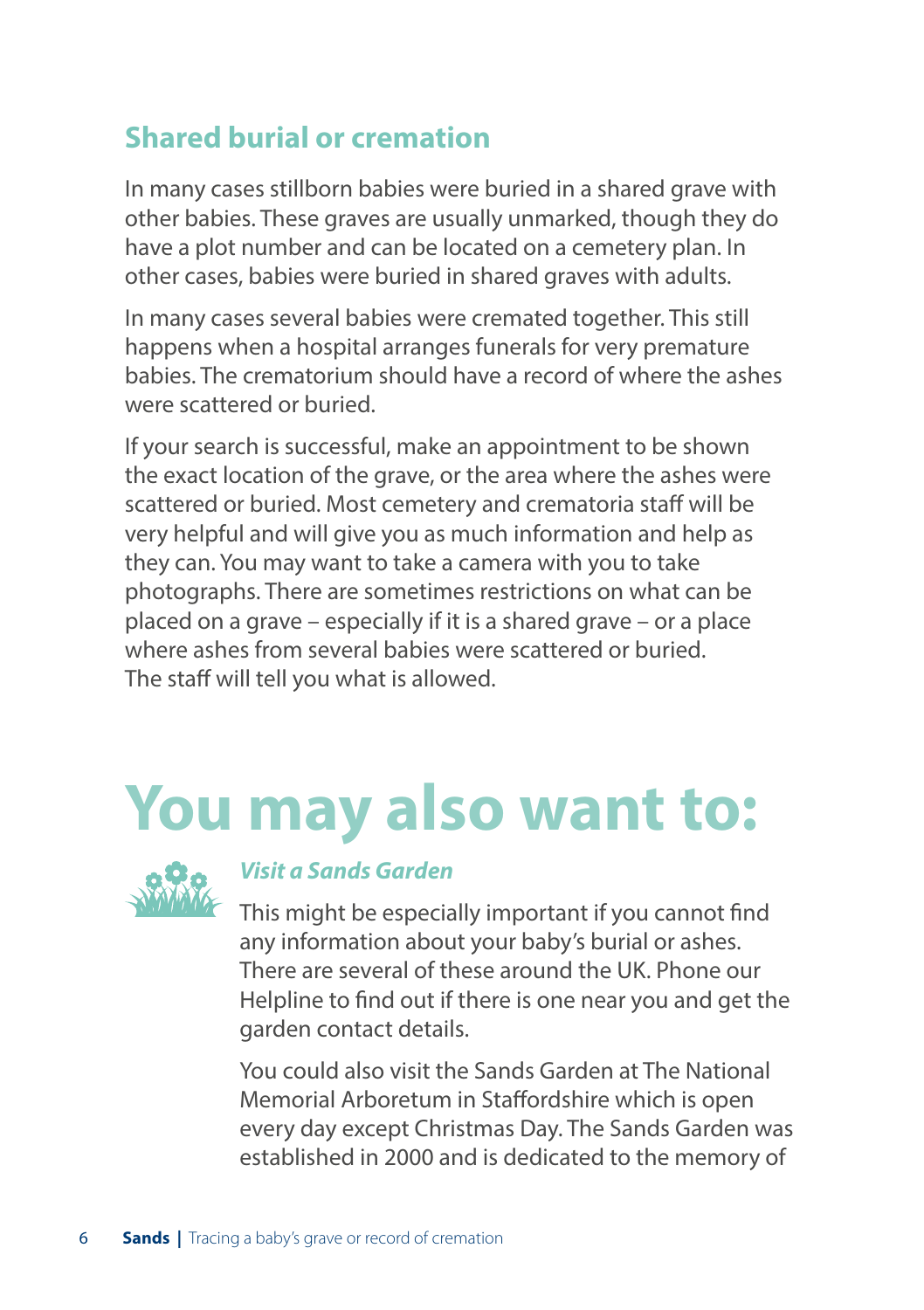all babies who have died. It is a tranquil place where families can remember their own baby in peace. The paths within the garden are lined with stones or pebbles on which families have written their baby's name or a short message. If you would like to visit and add your own stone, use one that is no bigger than 7 cm diameter and write on or decorate it with indelible markers. Stones and indelible markers are stocked the National Trust shop at the Arboretum. You might also want to attend the Sands annual service in June at the Arboretum. Information about the service is posted on our website each year in March *[www.sands.org.uk](http://www.sands.org.uk)*



#### *Come to a Lights of Love non-denominational service*

These are held every year in December in several towns across the UK. During the service, parents and families can light a candle in memory of their baby and write a message to hang on a Christmas tree. The date and venues for each year's Lights of Love services will be announced on the website each autumn



#### *Plant a tree*

You could explore the possibility of planting or dedicating a tree either in your own or a friend's garden or local park, the Woodland Trust *[\(www.woodlandtrust.](http://www.woodlandtrust.org.uk/support-us/give/dedications) [org.uk/support-us/give/dedications\)](http://www.woodlandtrust.org.uk/support-us/give/dedications)*, or National Trust.